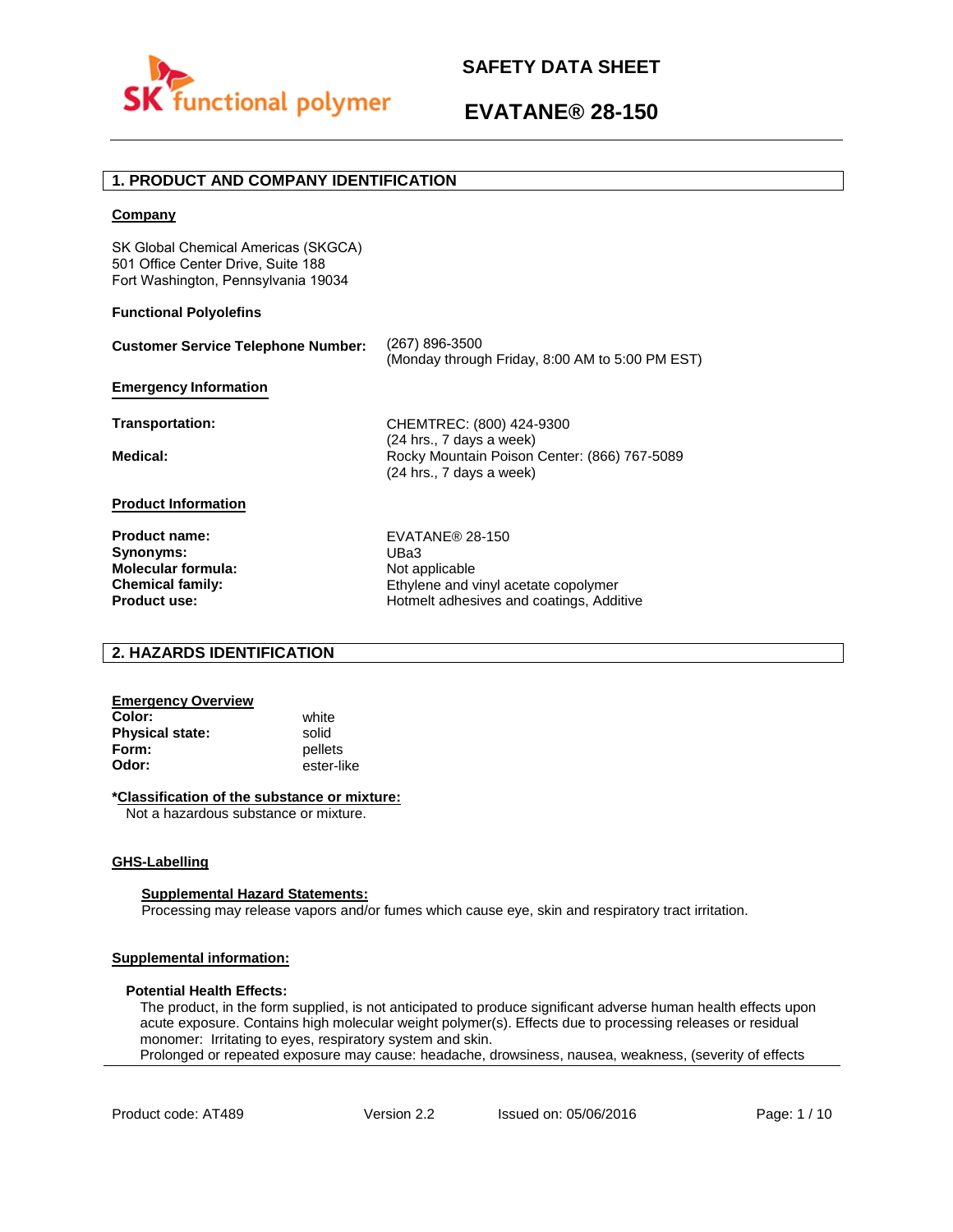

depends on extent of exposure).

### **Other:**

Handle in accordance with good industrial hygiene and safety practice. (pellets/granules) This product may release fume and/or vapor of variable composition depending on processing time and temperature. Hazardous decomposition products may include confirmed or suspected carcinogens.

## **3. COMPOSITION/INFORMATION ON INGREDIENTS**

| <b>Chemical Name</b>                              | CAS-No.    | Wt/Wt      | <b>GHS Classification**</b>     |
|---------------------------------------------------|------------|------------|---------------------------------|
| Acetic acid ethenyl ester, polymer with<br>ethene | 24937-78-8 | $>= 99 %$  | Not classified                  |
| Acetic acid ethenyl ester                         | 108-05-4   | $< 0.5 \%$ | H332, H335, H225, H351,<br>H411 |

\*\*For the full text of the H-Statements mentioned in this Section, see Section 16.

## **4. FIRST AID MEASURES**

### **4.1. Description of necessary first-aid measures:**

### **Inhalation:**

If inhaled, remove victim to fresh air.

### **Skin:**

In case of contact, immediately flush skin with plenty of water. If molten polymer gets on the skin, cool rapidly with cold water. Do not peel solidified product off the skin. Obtain medical treatment for thermal burns. Remove material from clothing. Wash clothing before reuse. Thoroughly clean shoes before reuse.

### **Eyes:**

Immediately flush eye(s) with plenty of water. Obtain medical treatment for thermal burns.

### **Ingestion:**

If swallowed, DO NOT induce vomiting. Get medical attention. Never give anything by mouth to an unconscious person.

### **4.2. Most important symptoms/effects, acute and delayed:**

For most important symptoms and effects (acute and delayed), see Section 2 (Hazard Statements and Supplemental Information) and Section 11 (Toxicology Information) of this SDS.

## **4.3. Indication of immediate medical attention and special treatment needed, if necessary:**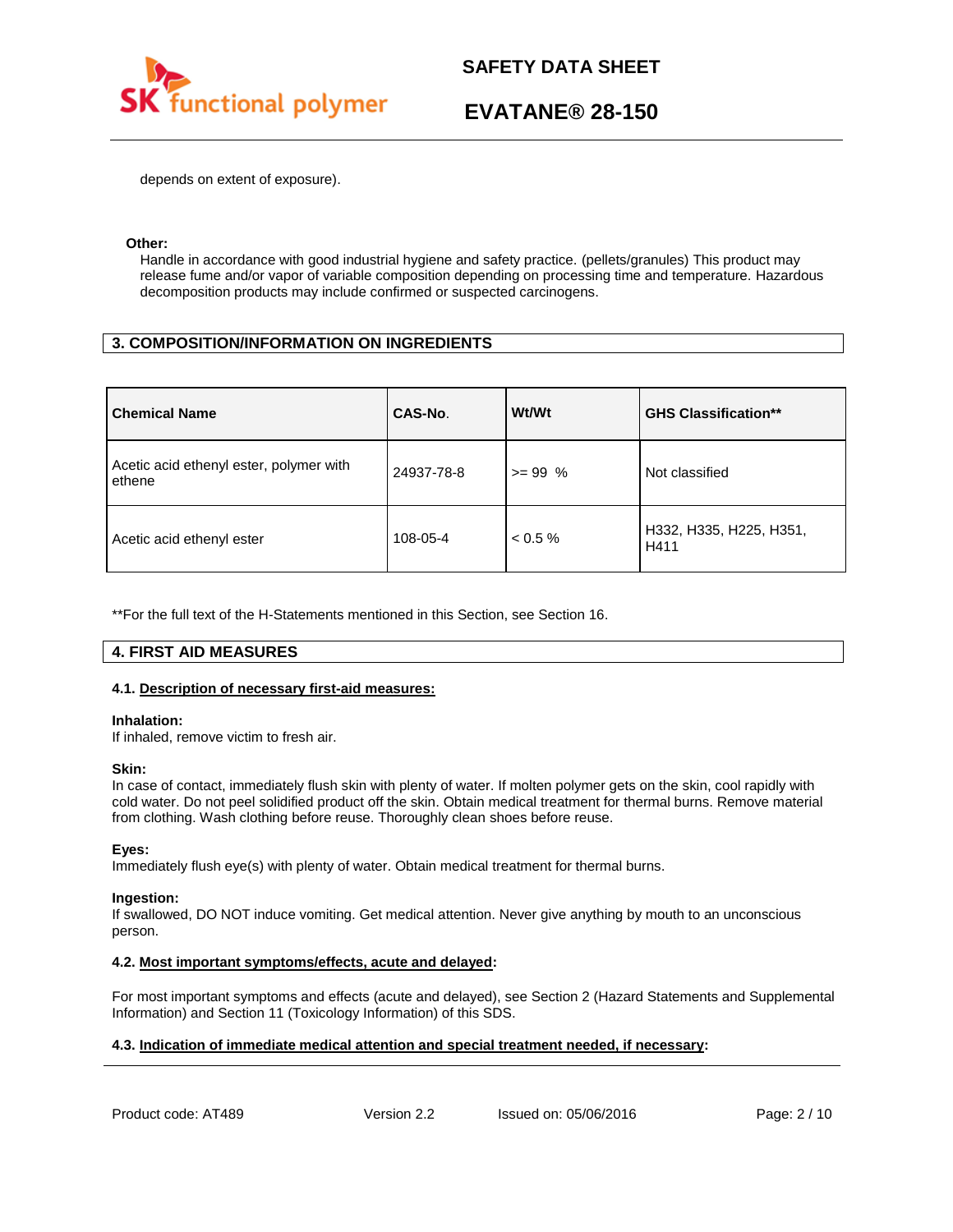

Unless otherwise noted in Notes to Physician, no specific treatment noted; treat symptomatically.

# **5. FIREFIGHTING MEASURES**

### **Extinguishing media (suitable):**

Water spray, Carbon dioxide (CO2), Foam, Dry chemical

### **Protective equipment:**

Fire fighters and others who may be exposed to products of combustion should wear full fire fighting turn out gear (full Bunker Gear) and self-contained breathing apparatus (pressure demand / NIOSH approved or equivalent).

### **Further firefighting advice:**

Fire fighting equipment should be thoroughly decontaminated after use.

### **Fire and explosion hazards:**

When burned, the following hazardous products of combustion can occur: Carbon oxides Hazardous organic compounds Acetic acid

## **6. ACCIDENTAL RELEASE MEASURES**

### **Personal precautions, Emergency procedures, Methods and materials for containment/clean-up:**

Prevent further leakage or spillage if you can do so without risk. Ventilate the area. Sweep up and shovel into suitable properly labeled containers for prompt disposal. Possible fall hazard – floor may become slippery from leakage/spillage of product. Avoid dispersal of spilled material and runoff and contact with soil, waterways, drains and sewers. Consult a regulatory specialist to determine appropriate state or local reporting requirements, for assistance in waste characterization and/or hazardous waste disposal and other requirements listed in pertinent environmental permits.

## **Protective equipment:**

Appropriate personal protective equipment is set forth in Section 8.

### **7. HANDLING AND STORAGE**

### **Handling**

### **General information on handling:**

Avoid breathing dust.

Avoid breathing processing fumes or vapors.

Handle in accordance with good industrial hygiene and safety practices. These practices include avoiding unnecessary exposure and removal of material from eyes, skin, and clothing.

### **Storage**

### **General information on storage conditions:**

Keep in a dry, cool place. Store away from moisture and heat to maintain the technical properties of the product. Store in closed containers, in a secure area to prevent container damage and subsequent spillage.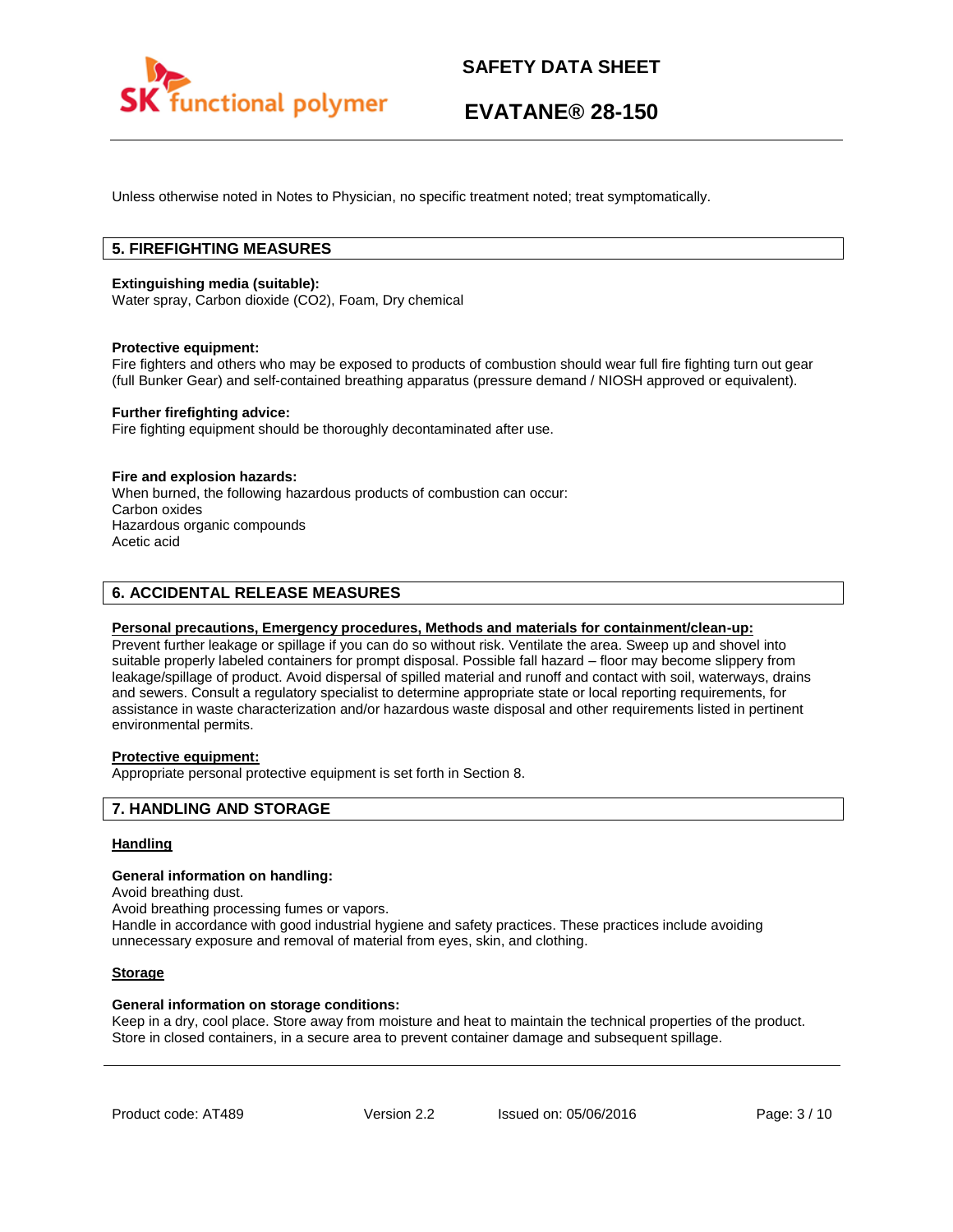

# **EVATANE® 28-150**

# **Storage stability – Remarks:**

Stable under normal conditions.

#### **Storage incompatibility – General:**  None known.

# **8. EXPOSURE CONTROLS/PERSONAL PROTECTION**

## **Airborne Exposure Guidelines:**

### **Acetic acid ethenyl ester (108-05-4)**

US. ACGIH Threshold Limit Values

| Time weighted average             | 10 ppm |
|-----------------------------------|--------|
| Short Term Exposure Limit (STEL): | 15 ppm |

Only those components with exposure limits are printed in this section. Limits with skin contact designation above have skin contact effect. Air sampling alone is insufficient to accurately quantitate exposure. Measures to prevent significant cutaneous absorption may be required. Limits with a sensitizer designation above mean that exposure to this material may cause allergic reactions.

### **Engineering controls:**

Investigate engineering techniques to reduce exposures below airborne exposure limits or to otherwise reduce exposures. Provide ventilation if necessary to minimize exposures or to control exposure levels to below airborne exposure limits (if applicable see above).If practical, use local mechanical exhaust ventilation at sources of air contamination such as open process equipment.

### **Respiratory protection:**

Avoid breathing dust. Avoid breathing processing fumes or vapors. Where airborne exposure is likely or airborne exposure limits are exceeded (if applicable, see above), use NIOSH approved respiratory protection equipment appropriate to the material and/or its components and substances released during processing. Consult respirator manufacturer to determine appropriate type equipment for a given application. Observe respirator use limitations specified by NIOSH or the manufacturer. For emergency and other conditions where there may be a potential for significant exposure or where exposure limit may be significantly exceeded, use an approved full face positive-pressure, self-contained breathing apparatus or positive-pressure airline with auxiliary self-contained air supply. Respiratory protection programs must comply with 29 CFR § 1910.134.

### **Skin protection:**

Processing of this product releases vapors or fumes which may cause skin irritation. Minimize skin contamination by following good industrial hygiene practice. Wearing protective gloves is recommended. Wash hands and contaminated skin thoroughly after contact with processing fumes or vapors. Wash thoroughly after handling.

### **Eye protection:**

Use good industrial practice to avoid eye contact. Processing of this product releases vapors or fumes which may cause eye irritation. Where eye contact may be likely, wear chemical goggles and have eye flushing equipment available.

# **9. PHYSICAL AND CHEMICAL PROPERTIES**

Product code: AT489 Version 2.2 Issued on: 05/06/2016 Page: 4/10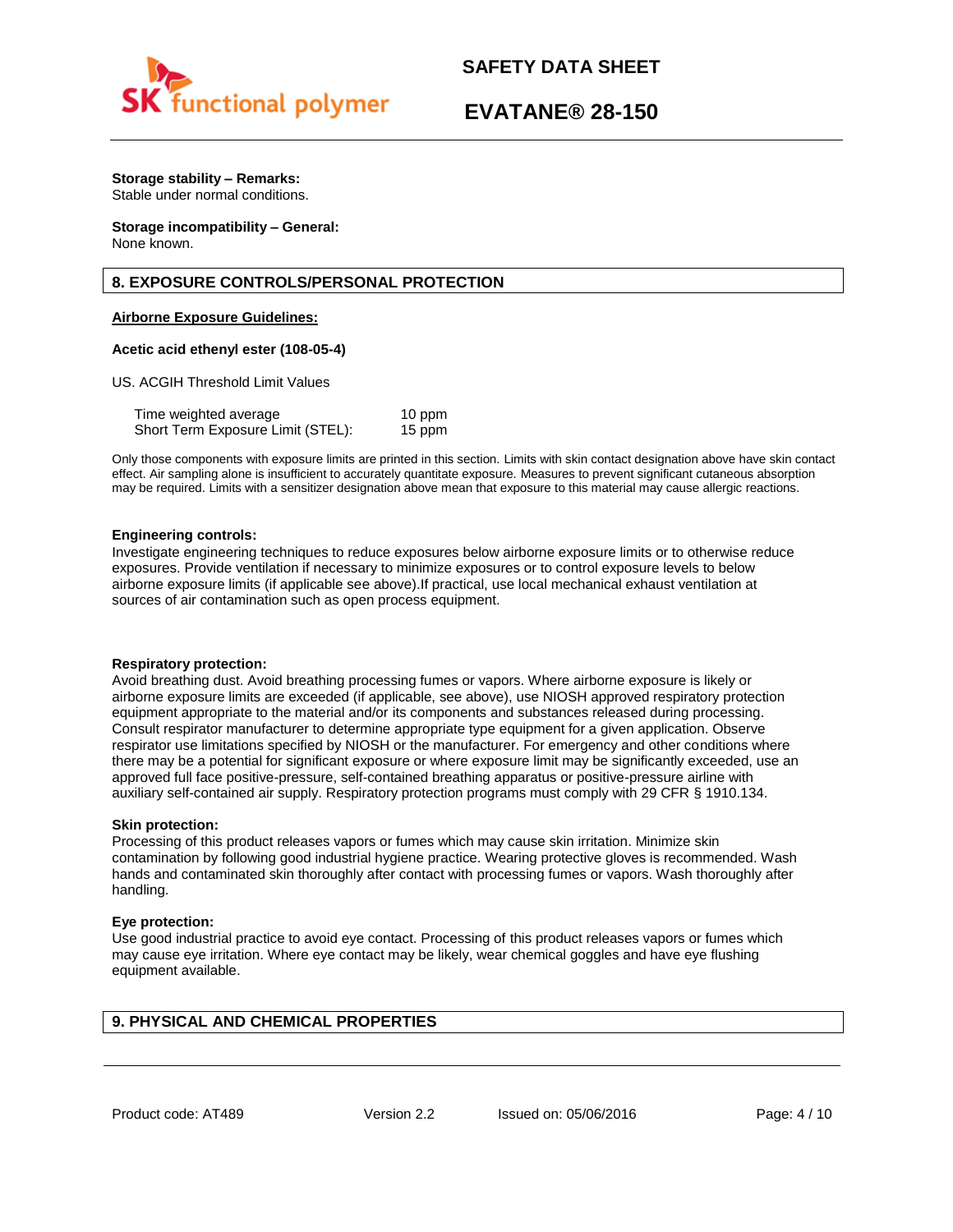

| Color:                                                           | white                                                   |
|------------------------------------------------------------------|---------------------------------------------------------|
| <b>Physical state:</b>                                           | solid                                                   |
| Form:                                                            | pellets                                                 |
| Odor:                                                            | ester-like                                              |
| <b>Odor threshold:</b>                                           | No data available                                       |
| <b>Flash point</b>                                               | Not applicable                                          |
| <b>Auto-ignition</b><br>temperature:                             | No data available                                       |
| Lower flammable limit<br>$(LFL)$ :                               | No data available                                       |
| <b>Upper flammable limit</b><br>(UEL):                           | No data available                                       |
| pH:                                                              | Not applicable                                          |
| Density:                                                         | 0.95 g/cm3                                              |
| Vapor pressure:                                                  | Not applicable                                          |
| Vapor density:                                                   | Not applicable                                          |
| <b>Boiling point/boiling</b><br>range:                           | No data available                                       |
| <b>Melting point/range:</b>                                      | 156 °F (69 °C)                                          |
| Freezing point:                                                  | No data available                                       |
| <b>Evaporation rate:</b>                                         | No data available                                       |
| <b>Solubility in water:</b>                                      | 68 °F (20 °C) insoluble (on the basis of its structure) |
| Solubility in other<br>solvents: [qualitative and<br>quantative] | 77 °F (25 °C) Soluble in: Carbon tetrachloride          |
| Viscosity, dynamic:                                              | No data available                                       |
| <b>Oil/water partition</b><br>coefficient:                       | No data available                                       |
| <b>Thermal decomposition</b>                                     | approx. 500 °F (260 °C)                                 |
| <b>Flammability:</b>                                             | See GHS Classification in Section 2                     |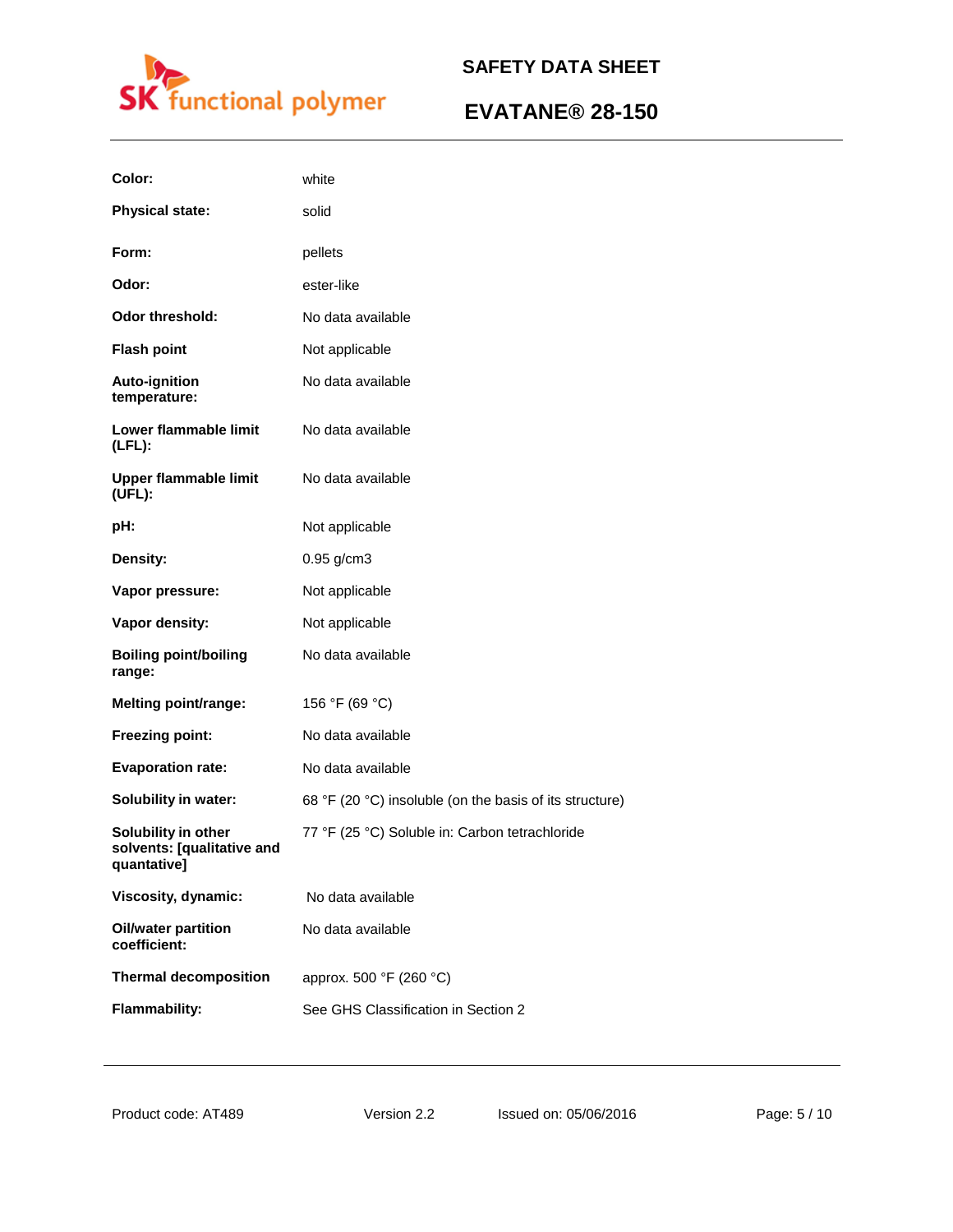

# **EVATANE® 28-150**

# **10. STABILITY AND REACTIVITY**

### **Stability:**

This material is chemically stable under normal and anticipated storage, handling and processing conditions.

#### **Hazardous reactions:**

Hazardous polymerization does not occur.

### **Materials to avoid:**

None known.

### **Conditions / hazards to avoid:**

Avoid storing in moist and warm conditions. (to maintain the technical properties of the product). See Hazardous Decomposition Products below.

#### **Hazardous decomposition products:**

Thermal decomposition giving toxic, flammable, and / or corrosive products: Carbon oxides Hazardous organic compounds Acetic acid

### **11. TOXICOLOGICAL INFORMATION**

Data on this material and/or its components are summarized below.

### **Data for Acetic acid ethenyl ester, polymer with ethene (24937-78-8)**

### **Acute toxicity**

**Oral:**

May be harmful if swallowed. (rat) LD50 > 2,500 mg/kg.

### **Other information**

The information presented is from representative materials with this Chemical Abstract Service (CAS) Registry number. The results vary depending on the size and composition of the test substance.

### **Data for Acetic acid ethenyl ester (108-05-4)**

### **Carcinogenicity**

Long term inhalation administration to rat / affected organ(s): lung, upper respiratory tract / signs: Increased incidence of tumors was reported.

Long term drinking water administration to rat and mouse / affected organ(s): Gastro-intestinal tract / signs: Increased incidence of tumors was reported. Classified by the International Agency for Research on Cancer as: Group 2B: Possibly carcinogenic to humans.

### **Genotoxicity**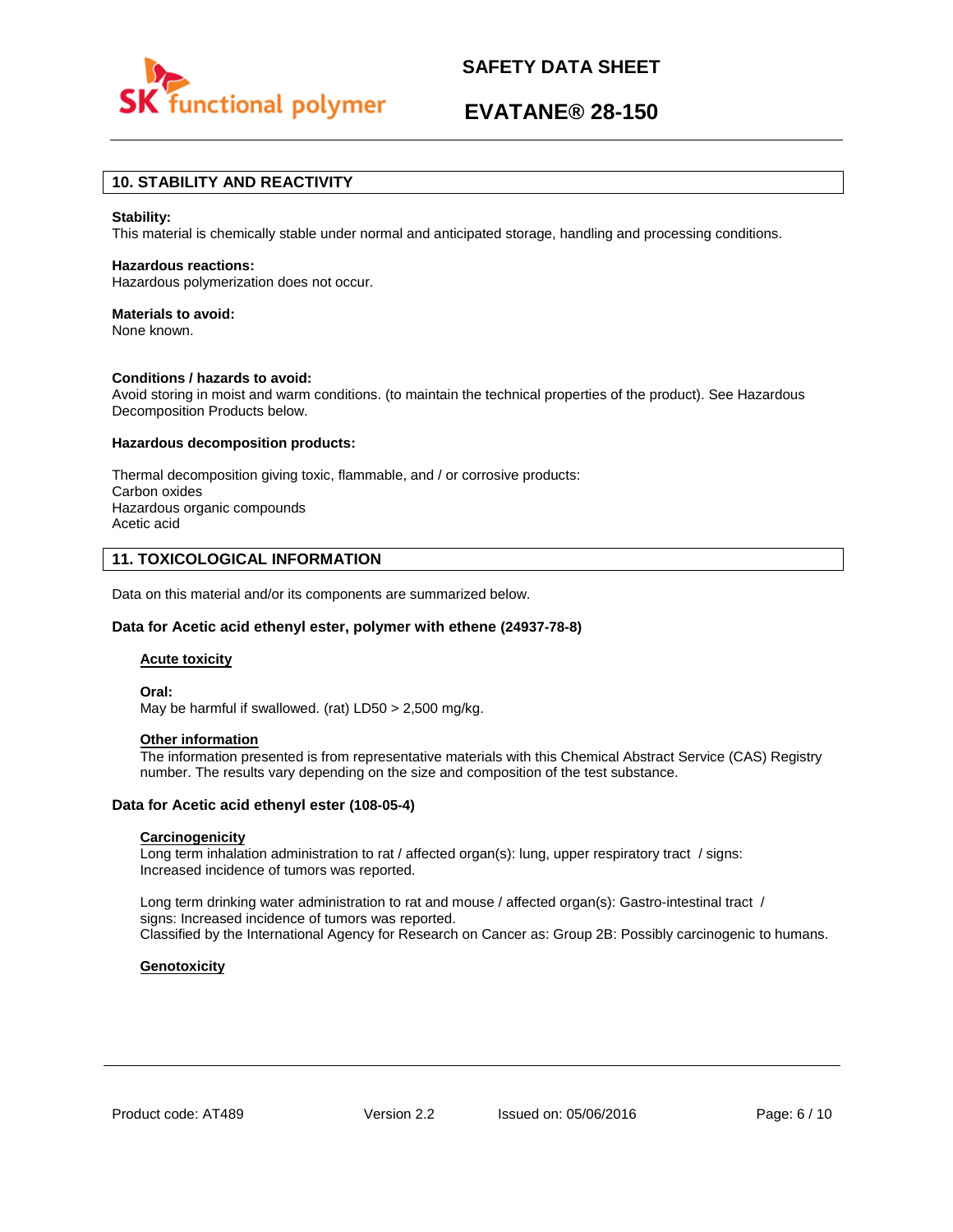

# **EVATANE® 28-150**

### **Assessment in Vitro:**

Both positive and negative responses for genetic changes were observed in laboratory tests using: animal cells

No genetic changes were observed in laboratory tests using: bacteria

## **Genotoxicity**

### **Assessment in Vivo:**

Both positive and negative responses for genetic changes were observed in laboratory tests using: rats, mice

### **Human experience**

### **Inhalation:**

Upper respiratory tract: irritation. (based on reports of occupational exposure to workers) (extent of injury depends on severity of exposure)

Eyes: irritation. (based on reports of occupational exposure to workers) (extent of injury depends on severity of exposure)

## **12. ECOLOGICAL INFORMATION**

### **Chemical Fate and Pathway**

No data are available.

### **Ecotoxicology**

No data are available.

### **13. DISPOSAL CONSIDERATIONS**

### **Waste disposal:**

Where possible recycling is preferred to disposal or incineration. If recycling is not an option, incinerate or dispose of in accordance with federal, state, and local regulations. Pigmented, filled and/or solvent laden product may require special disposal practices in accordance with federal, state and local regulations. Consult a regulatory specialist to determine appropriate state or local reporting requirements, for assistance in waste characterization and/or hazardous waste disposal and other requirements listed in pertinent environmental permits. Note: Chemical additions to, processing of, or otherwise altering this material may make this waste management information incomplete, inaccurate, or otherwise inappropriate. Furthermore, state and local waste disposal requirements may be more restrictive or otherwise different from federal laws and regulations.

## **14. TRANSPORT INFORMATION**

**US Department of Transportation (DOT):** not regulated

**International Maritime Dangerous Goods Code (IMDG):** not regulated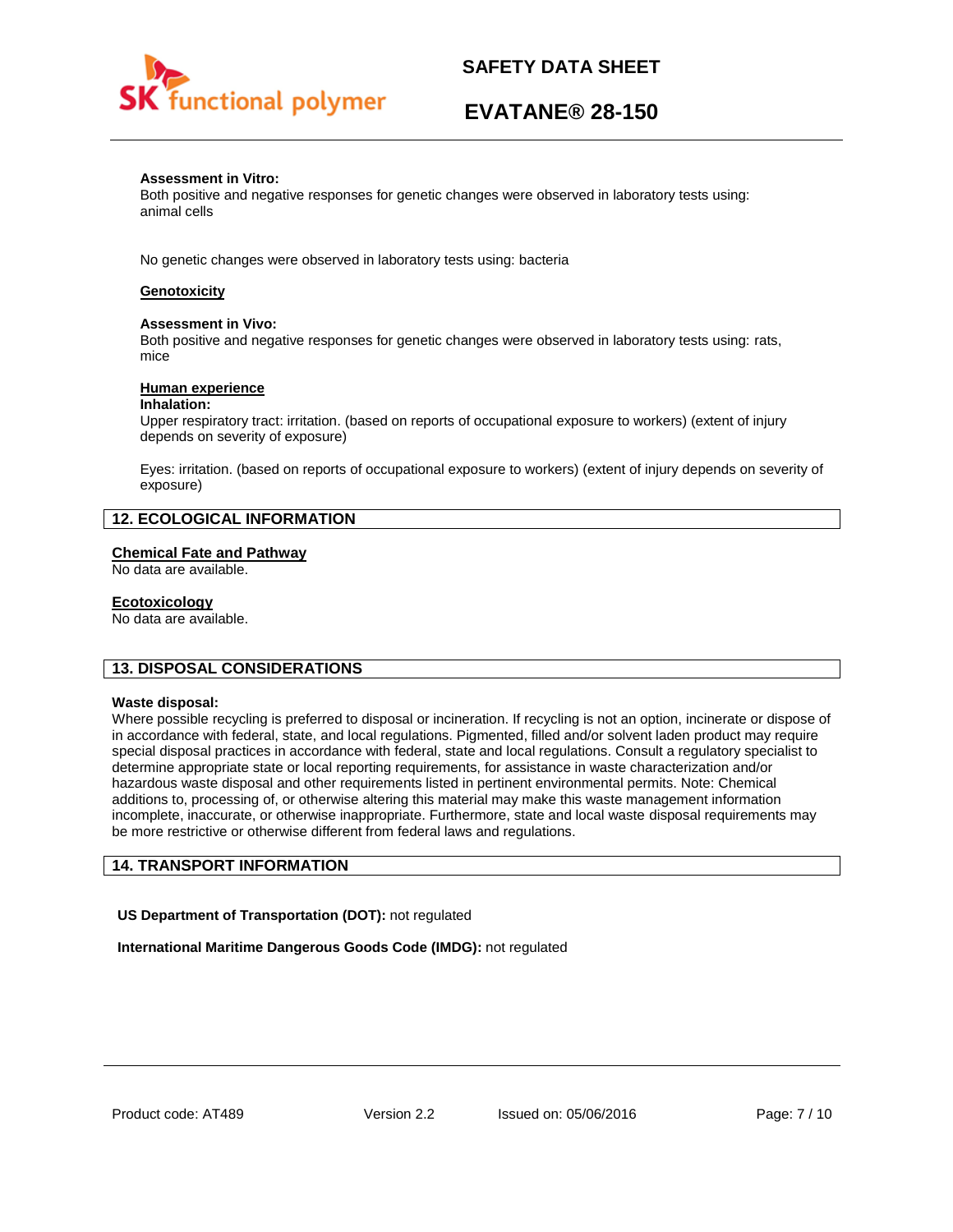

# **EVATANE® 28-150**

# **15. REGULATORY INFORMATION**

| <b>Chemical Inventory Status</b>                                      |               |                                                                  |
|-----------------------------------------------------------------------|---------------|------------------------------------------------------------------|
| EU. EINECS                                                            | <b>EINECS</b> | Conforms to                                                      |
| United States TSCA Inventory                                          | <b>TSCA</b>   | The components of this product are all on<br>the TSCA Inventory. |
| Canadian Domestic Substances List (DSL)                               | DSL.          | All components of this product are on the<br>Canadian DSL        |
| China. Inventory of Existing Chemical Substances in<br>China (IECSC)  | IECSC (CN)    | Conforms to                                                      |
| Japan. ENCS - Existing and New Chemical<br>Substances Inventory       | ENCS (JP)     | Conforms to                                                      |
| Japan. ISHL - Inventory of Chemical Substances                        | ISHL (JP)     | Conforms to                                                      |
| Korea. Korean Existing Chemicals Inventory (KECI)                     | KECI (KR)     | Conforms to                                                      |
| Philippines Inventory of Chemicals and Chemical<br>Substances (PICCS) | PICCS (PH)    | Conforms to                                                      |
| Australia Inventory of Chemical Substances (AICS)                     | <b>AICS</b>   | Conforms to                                                      |

## **United States – Federal Regulations**

## **SARA Title III – Section 302 Extremely Hazardous Chemicals:**

| Chemical name             | CAS-No.  | SARA       | SARA       |
|---------------------------|----------|------------|------------|
|                           |          | Reportable | Threshold  |
|                           |          | Quantities | Planning   |
|                           |          |            | Quantity   |
| Acetic acid ethenyl ester | 108-05-4 | 5000 lbs   | $1000$ lbs |

### **SARA Title III - Section 311/312 Hazard Categories:**  No SARA Hazards

### **SARA Title III – Section 313 Toxic Chemicals:**

The following components are subject to reporting levels established by SARA Title III, Section 313:

| Chemical name             | CAS-No.  | De minimis<br>concentration | Reportable threshold:                                                                                           |
|---------------------------|----------|-----------------------------|-----------------------------------------------------------------------------------------------------------------|
| Acetic acid ethenyl ester | 108-05-4 | $0.1 \%$                    | 10000 lbs (Otherwise used<br>(non-<br>manufacturing/processing))<br>25000 lbs (Manufacturing<br>and processing) |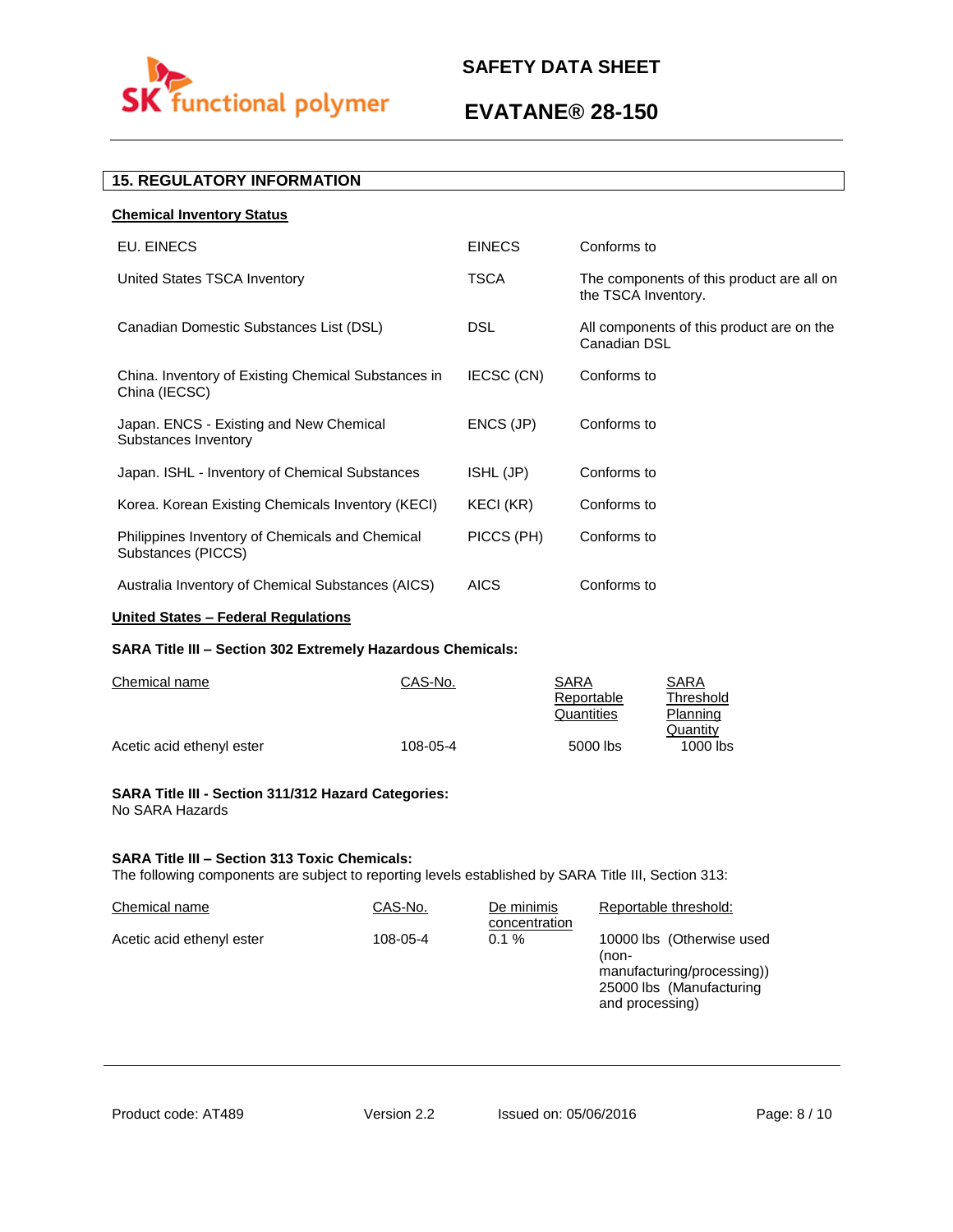

# **EVATANE® 28-150**

**Comprehensive Environmental Response, Compensation, and Liability Act (CERCLA) - Reportable Quantity (RQ):**

Chemical name CAS-No. Reportable quantity Acetic acid ethenyl ester 108-05-4 5000 lbs

## **United States – State Regulations**

### **New Jersey Right to Know**

No components are subject to the New Jersey Right to Know Act.

### **Pennsylvania Right to Know**

Chemical name Chemical name CAS-No. Acetic acid ethenyl ester, polymer with ethene 24937-78-8

**California Prop. 65**

This product does not contain any chemicals known to the State of California to cause cancer, birth defects, or any other reproductive defects.

# **16. OTHER INFORMATION**

### **Full text of H-Statements referred to under sections 2 and 3.**

- H225 Highly flammable liquid and vapour.
- H332 Harmful if inhaled.
- H335 May cause respiratory irritation.
- H351 Suspected of causing cancer.
- H411 Toxic to aquatic life with long lasting effects.

### **Latest Revision(s):**

| Revised Section(s): | Chapter 4 update |
|---------------------|------------------|
| Reference number:   | 000000027261     |
| Date of Revision:   | 05/06/2016       |
| Date Printed:       | 07/23/2016       |

The statements, technical information and recommendations contained herein are believed to be accurate as of the date hereof. Since the conditions and methods of use of the product and of the information referred to herein are beyond our control, SKGCA expressly disclaims any and all liability as to any results obtained or arising from any use of the product reliance on such information; NO WARRANT OF FIRNESS FOR ANY PARTICULAR PURPOSE, WARRANTY OF MERCHANTABILITY OR ANY OTHER WARRANTY, EXPRESSED OR IMPLIED IS MADE CONCERNING THE GOODS DESCIRBED OR THE INFORMATION PROVIDED HERIN. The information provided herein relates only to the specific product designated and may not be applicable when such product is used in combination with other materials or in any process. The user should thoroughly test any application before commercialization. Nothing contained herein constitutes a license to practice under any patent, it should not be construed as an inducement to infringe any patent, and the user is advised to take appropriate steps to be sure that any proposed use of the product will not result in patent infringement. See SDS for Health & Safety Considerations.

Product code: AT489 Version 2.2 Issued on: 05/06/2016 Page: 9/10